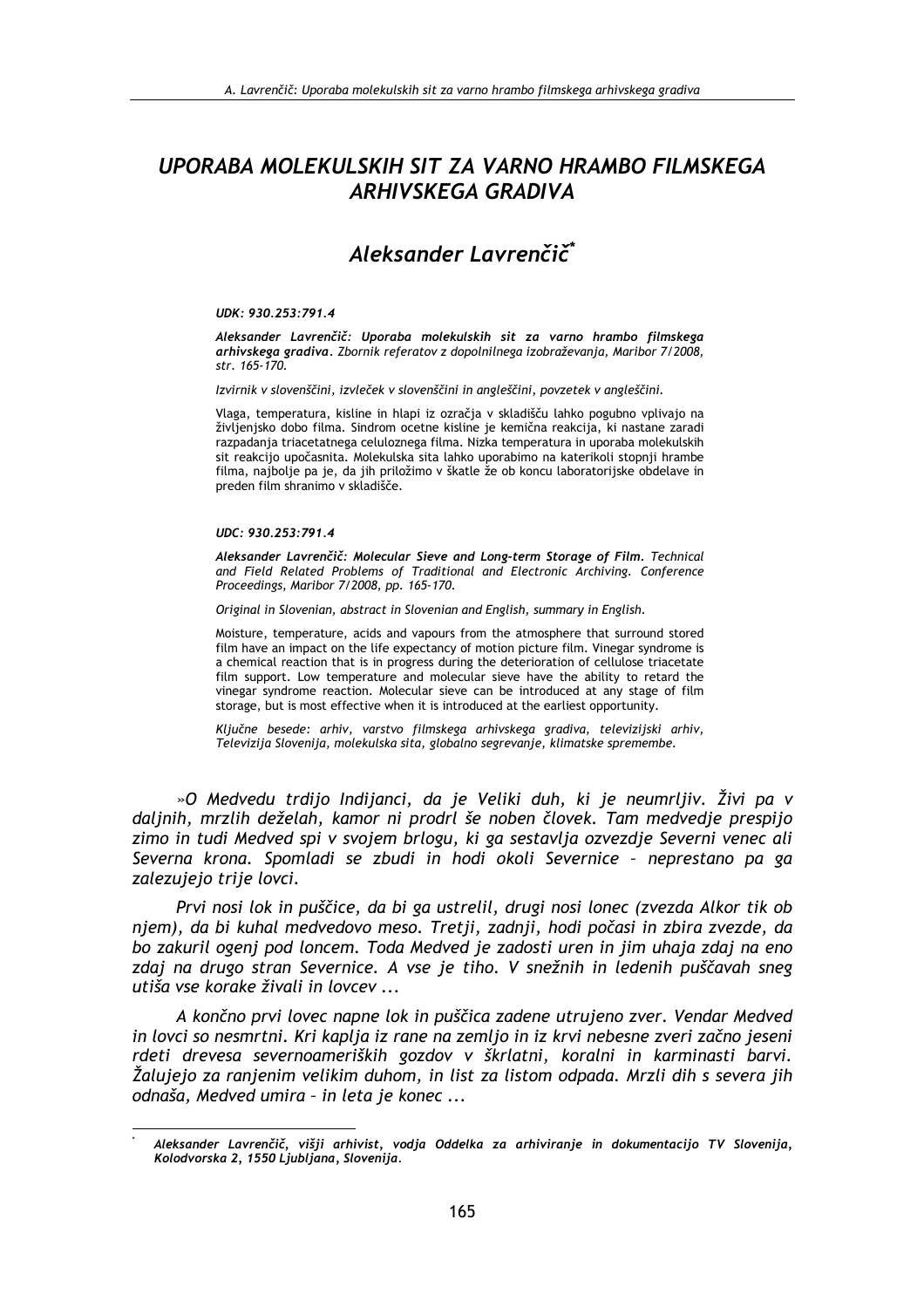Ranieni medved se zavleče v svoj brlog in pogine. Lovci ga najdejo in pojedo. Toda duh Medvedov je nesmrten in gre v drugo medvedje telo in spet spi Medved do nove pomladi in znova se zbudi in spet slede trije lovci Medvedu ... In tako leto za letom in vek za vekom  $...$ 

Tako kot medved v zgodbi severnoameriških Indijancev tava v mrazu dalinega severa, tako tudi filmsko gradivo zahteva hrambo pri nizkih temperaturah. Skrb za gradivo in ravnanje z njim je podobno zgodbi o medvedu in treh nebesnih lovcih. Filmsko gradivo zahteva stalno delo, prezračevanje, prevrtevanje, menjavanje filmskih škatel in izdelovanje kopij za varovanje izvirnikov. Napredek tehnologije je v sodobnem času omogočil tudi izdelavo digitalnih kopij, ki omogočajo hitrejši dostop do gradiva, varnejšo hrambo in nepredvidljive nove možnosti uporabe gradiva. Digitalne datoteke lahko vedno znova obnavljamo in posodabljamo brez izgub pri kakovosti zapisa.<sup>2</sup>

V tem procesu arhivsko gradivo pridobi podobo in značaj nesmrtnega duha iz indijanske legende, saj obnavljanje in posodabljanje traja leto za letom, vsi zaposleni v arhivih pa si prizadevamo, da bi trajal tudi desetletje za desetletjem, vek za vekom - neskončno.

Posebna skrb velja v arhivih avdio- in videogradivu, saj je ravno to najbolj izpostavljeno slabšanju kakovosti zapisa. Kot nas učijo izkušnje iz preteklosti, lahko zagotavlja dolgo življenje filma in drugih nosilcev zvočnih in slikovnih zapisov le stalno delo z niimi. V prvi polovici »filmskega« stoletja (20. stoletja - op. L. A.) je bilo delo v filmskih arhivih celo življenjsko nevarno, ko pa so v začetku petdesetih let 20. stoletja (1951-1952) namesto nevarno eksplozivnih nitratnih filmov vpeljali uporabo triacetatnih »varnih« filmov, so si filmski delavci in vsi, ki so se ukvariali s hrambo arhivskega filmskega gradiva, oddahnili. Odpravili so nevarnost, zaradi katere so zletela v zrak premnoga skladišča filmov, in bili hkrati prepričani, da so končno dobili trajen filmski trak, ki bo vzdržal stoletja. Toda kmalu so v skladiščih zaznali značilen kiselkast voni.

V osemdesetih letih prejšnjega stoletja so znanstveniki ugotovili, da je ta vonj posledica hlapov ocetne kisline, ki nastaja pri razpadanju filmov. Polimeri v filmskem nosilcu oziroma osnovi filma so se začeli cepiti v monomere, filmski trakovi so se zvijali, postajali so krhki, odstopati je začela zaščitna emulzija. Filmska dediščina človeštva je bila pred izumrtjem, saj je film ubijal sam sebe.

Proces razpadanja filmov je namreč hramba v neprimernih prostorih le še pospešila, nanj pa so vplivali predvsem naslednji dejavniki: temperatura, vlaga in stopnja kislosti v mikrookolju.

Hlapi ocetne kisline so se nabirali v neprodušno zaprtih filmskih škatlah, ki naj bi filme obvarovale pred škodljivimi vplivi zunanjega okolja, in so delovali kot mikrokatalizator, ki je pospešil kemijsko reakcijo; pojav so kasneje poimenovali »učinek snežene kepe«.

Pavel Kunaver, Pravljica in resnica o zvezdah, Mladinska knjiga, Ljubljana 1981, str. 23. Nekateri indijanski rodovi v Severni Ameriki vidijo v ozvezdju, ki ga mi imenujemo Veliki voz, Medveda, le da sestavljajo Medveda štiri glavne zvezde, tri zvezde v repu (oje v Velikem vozu) pa so trije lovci, ki zasledujejo Medveda.

Oziroma z manjšimi izgubami zaradi izgubne kompresije pri pretvorbah. Teorija varnosti, ki jo zagovarjajo zagovorniki digitalizacije, za daljše časovno obdobje še ni dokazana v praksi.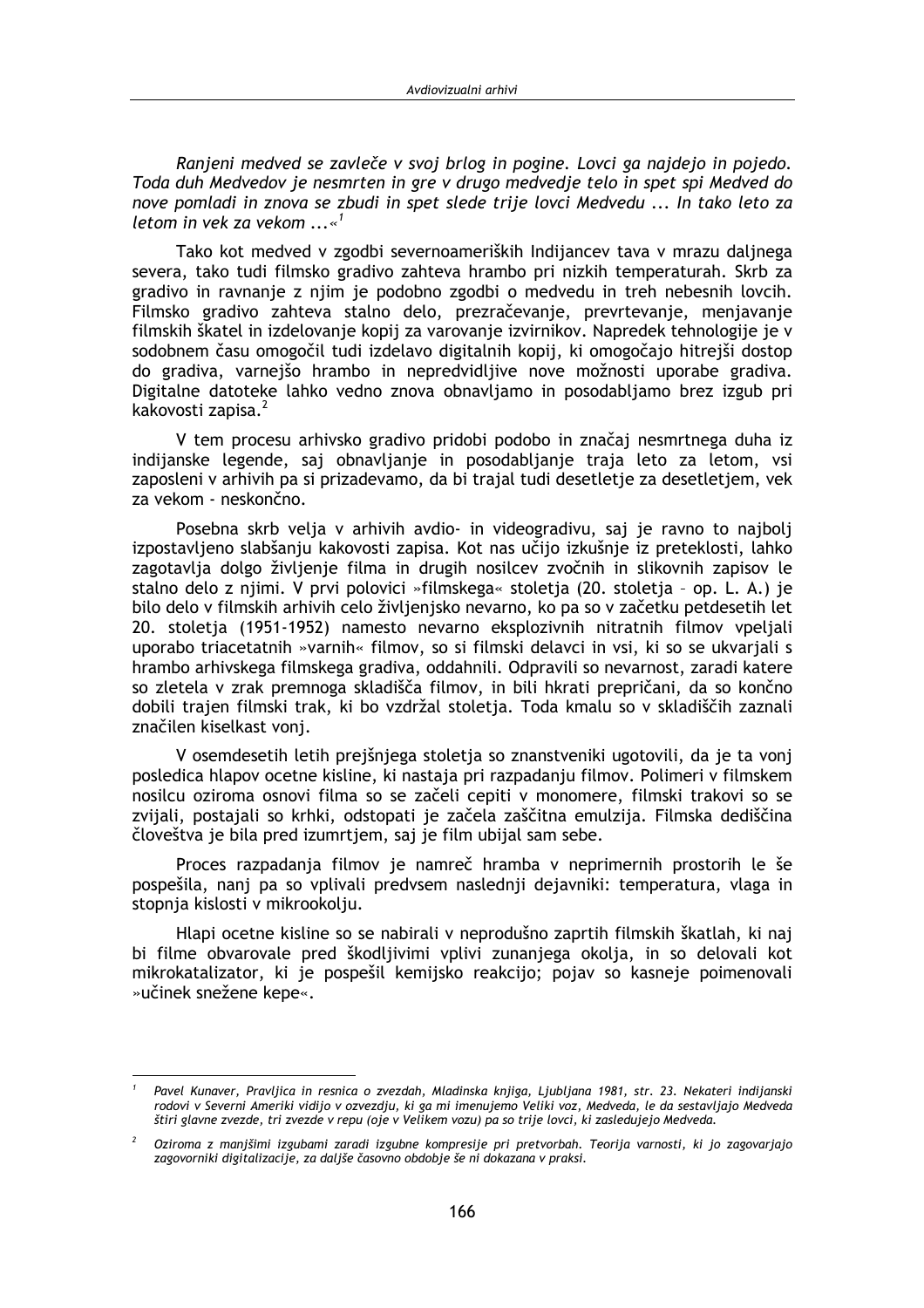Pogosto namreč majhna snežna kepa, ki se skotali po pobočju, hitro poveča obseg in sproži uničuioč plaz.<sup>3</sup>

Strokovnjaki za filmsko hrambo so zato posvetili veliko pozornosti zagotavljanju ustrezne makroklime, hkrati pa so iskali rešitve, ki bi zagotovile tudi varno mikroklimo v filmskih škatlah. Razvili so molekulska sita, ki vsrkajo hlape ocetne kisline in s tem dodatno zaščitijo filmske trakove in učinkovito podaljšajo življenjsko dobo filma.

Sindrom ocetne kisline je termin, s katerim opisujemo proces kemične reakcije zaradi razpadanja nosilca oziroma osnove triacetatnega filmskega traku. Proces razpada celuloznih triacetatov privede do deacetilacije, pri tem pa acetatni ioni reagirajo z vlago in tvorijo ocetno kislino, katere vonj zaznamo, ko odpremo škatlo.

Ocetna kislina v škatli še dodatno pospešuje razpadanje filmskega traku. Tega procesa ne zmoremo več zaustaviti, vendar ga lahko z uporabo molekulskih sit upočasnimo in s tem podaljšamo življenjsko dobo filma. Za arhivske delavce je zato zelo koristno, če vedo, kako uporabiti molekulska sita.

Molekulska sita so porozne snovi, v katerih imajo pore zelo podoben premer in močno absorbirajo delce, ki se po velikosti prilegajo poram: ione, pline in pare določenih snovi; kar v primeru hrambe filmskega gradiva pomeni hlape ocetne kisline. Z uporabo molekulskih sit lahko začnemo na katerikoli stopnji hrambe filma, najbolj učinkovita pa je zgodnja uporaba - po končanem laboratorijskem postopku in pred začetkom skladiščenja.

Uporaba je zelo enostavna. Paketke - vsak ima 12,5 gramov vsebine - položimo v filmsko škatlo ob zunanji strani zvitka s filmskim trakom. Nato vstavimo film in paketke molekulskih sit v polietilensko vrečo, jo zapremo in položimo v filmsko škatlo. Pomembno je, da je škatla čista in iz nerjavečega materiala; rja namreč tudi deluje kot avtokatalizator, ki pospešuje kemično reakcijo razpadanja. Število priloženih paketkov v škatli je odvisno od vrste, formata in dolžine filmskega traku:

| <b>FILM</b>  | DOLŽINA | ŠTEVILO PAKETKOV |
|--------------|---------|------------------|
| 35 mm        | 600 m   | 6                |
| 35 mm        | 300 m   |                  |
| <b>16 mm</b> | 600 m   |                  |
| <b>16 mm</b> | 300 m   |                  |

#### Molekulska sita - uporaba

O sindromu ocetne kisline več v: Aleksander Lavrenčič, Ukrepi za zavarovanje filmskega arhivskega gradiva in preprečevanje širjenja okužbe z ocetnim sindromom, Tehnični in vsebinski problemi klasičnega in elektronskega arhiviranja, Zbornik referatov dopolnilnega izobraževanja s področij arhivistike, dokumentalistike in informatike, št. 4, Maribor 2005.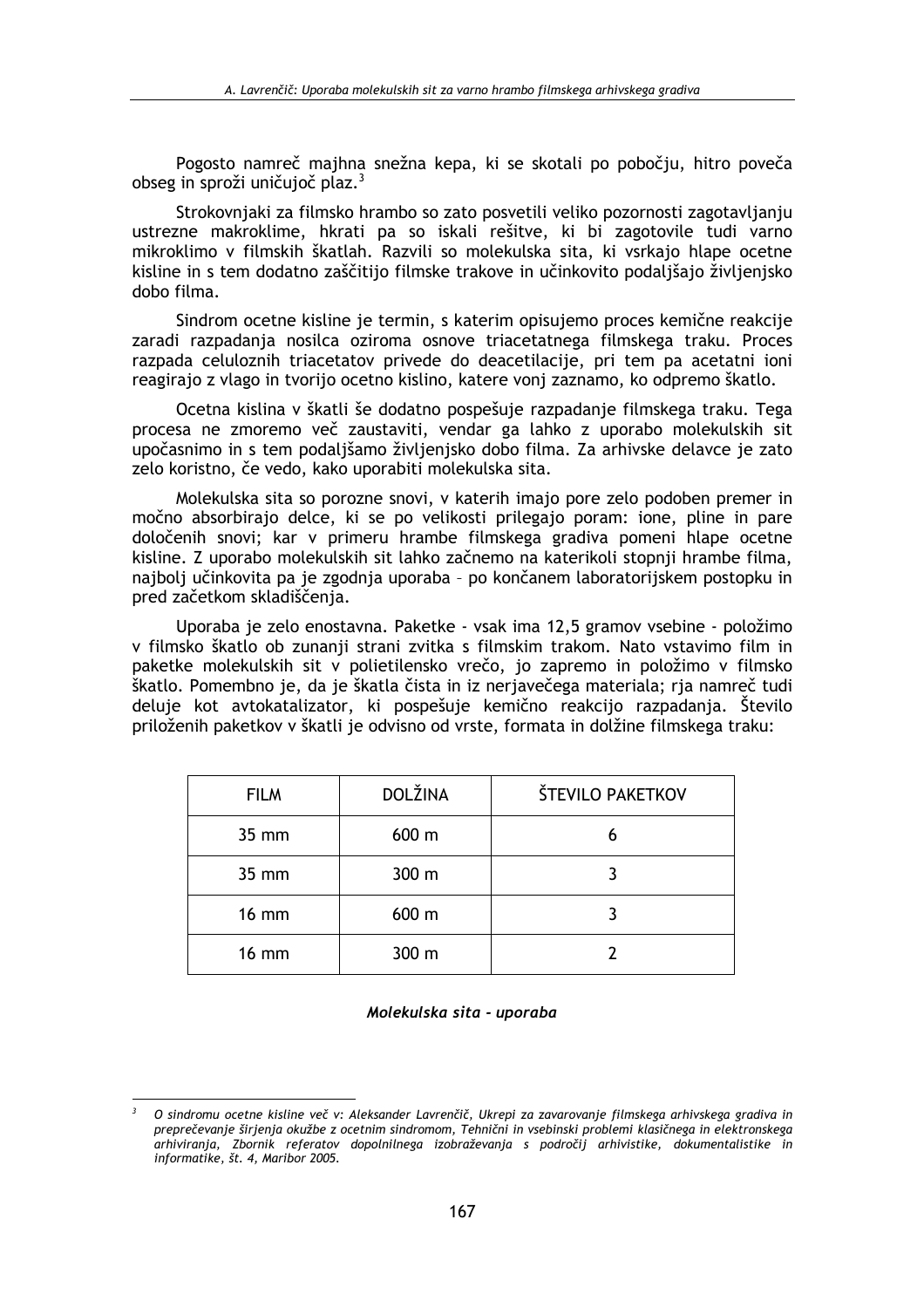Pri uporabi ne smemo pozabiti na ukrepe, ki zagotavliajo varnost arhivskega gradiva in oseb, ki z niim ravnaio. Pred uporabo je potrebno skrbno prebrati priložena navodila za uporabo. Molekulska sita hitro vpijajo vlago iz ozračia, zato jih moramo hraniti v originalni embalaži. Izogibati se je potrebno stiku z vodo, saj lahko reakcija sprošča zelo visoko temperaturo.

Poškodovanih paketkov ne smemo uporabljati. Paketki so povezani v trak oziroma »klobaso« s šestimi paketki. Ni priporočljivo pretiravati s prevelikim številom paketkov, saj uporaba točno določenega števila prinaša tudi najboljše rezultate. Pri razrezu s škarjami moramo biti previdni, da ne zarežemo v paketek. Paketki vsebujejo silicijev dioksid, natrijev oksid, aluminijev oksid in magnezijev oksid. Natrijev oksid lahko povzroči poškodbe kože in očes, zato je pri delu predpisana uporaba zaščitnih očal in rokavic.

Poškodovane oči je potrebno takoj izpirati s tekočo vodo (vsaj petnajst minut) in takoj poiskati zdravniško pomoč, poškodovano kožo pa izmiti z milom in vodo. Oblačila se lahko operejo, obutev pa je treba zavreči. Ob težavah z dihanjem se je potrebno umakniti na svež zrak. Če se težave nadaljujejo, je potrebno poiskati zdravniško pomoč. Snov lahko tudi burno reagira v stiku z vodo, zato jo skladiščimo samo v suhih prostorih.

Standardi za varno hrambo filmov zahtevajo preverjanje stanja in kontrolo sprememb, ki se pojavljajo na gradivu, vsaki dve leti. Ob pregledu stanja zamenjamo tudi paketke molekulskih sit, če hranimo filme na temperaturi med 15 in 18 stopinj Celzija oziroma vsakih 10 do 15 let, če hranimo filme v priporočenih pogojih pri dveh stopinjah Celzija in pri relativni zračni vlagi 20-30 odstotkov.



Molekulska sita - način uporabe

Ob naštetem pa ni odveč, če še enkrat poudarim, da sama uporaba molekulskih sit ne more nadomestiti priporočenih in zakonsko predpisanih ukrepov pri varovanju filmskega gradiva, ampak predstavlja le dodatno zaščito za filmsko arhivsko gradivo. Žal se uporabi molekulskih sit in indikatorjev kislosti »Danchek«, ki omogoča preprost pregled prisotnosti sindroma ocetne kisline, medsebojno izključujeta zaradi zahtev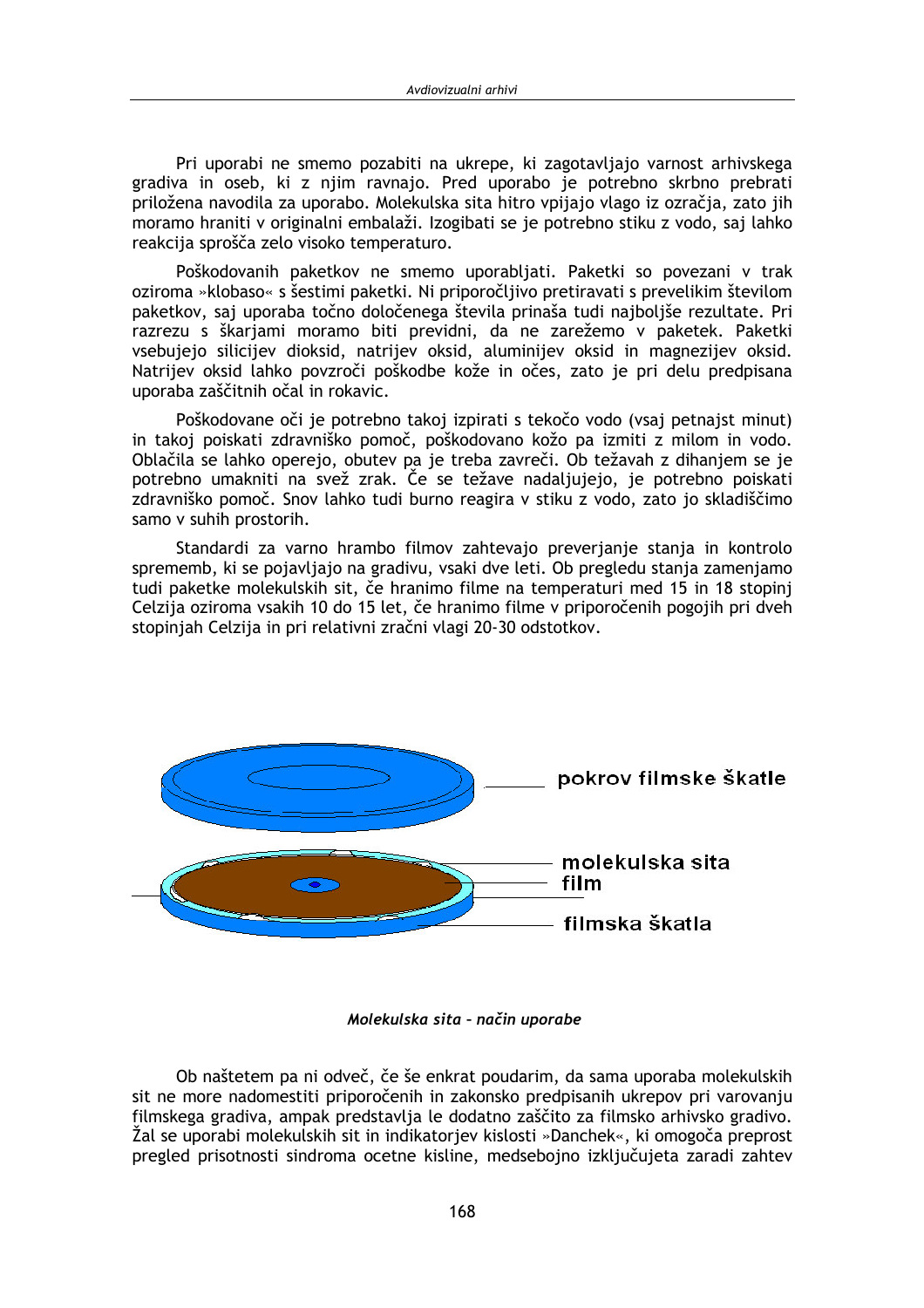po prezračevanju filmskih škatel pri uporabi indikatoriev »danček«, in polaganja filma v polietilensko vrečo pri načinu hrambe s pomočjo molekulskih sit. Lahko pa stanie preveriamo s pomočio testnih AD trakov.

Ustrezni klimatski pogoji v skladiščih so torej zelo pomembni za zagotavljanje dolge življenjske dobe filmskega gradiva. Branko Bubenik, predsednik komisije za izobraževanje pri Mednarodni zvezi televizijskih arhivov FIAT/IFTA, je na izobraževalnih seminarjih znal strniti vse te zahteve v preprosto formulo: »Hranite filme v hladnem, čistem in suhem prostoru.«

V svetu se s problemom neustrezne klime soočajo ravno države v tropskem in subtropskem pasu, kjer se neugodnemu podnebju pridruži tudi pomanjkanje sredstev za učinkovito zaščito in zagotavljanje pogojev za varno hrambo gradiva. V Sloveniji smo prepričani, da smo imuni na uničujoče delovanje slabih podnebnih razmer, saj vemo, da nikjer na svetu ni tako lepo prijetno, kot v naši mali podalpski deželici.

Podnebje je prav po naših merah: ne prevroče poleti in ne prehladno pozimi, zato se ne zavedamo, kakšna nevarnost nam grozi z globalnim segrevanjem. Znanstveniki napovedujejo višje temperature, le-te pa bodo povišale tudi stroške za vzdrževanje nizke temperature v arhivskih skladiščih. V arhivih, ki se na te spremembe ne bodo pravočasno pripravili, lahko pričakujemo pogubne posledice, zato moramo zagotoviti ustrezne razmere v skladiščih že danes in ne čakati na jutri.

### **LITERATURA IN VIRI**

- Molecular Sieve Acid Scavenger from Kodak for Moisture Free Film Storage and Extended Dye Images, www.kodak.com.
- Molecular Sieves and the Prevention of the Vinegar Syndrom, www.kodak.com.
- Morten Jacobsen, Handling actively degrading film Tools and Products, www.dancan.dk/handling.html.
- Morten Jacobsen, Film Storage and spotting the Vinegar Syndrome, www.dancan.dk.film%20storage.html.
- The Cause of the Vinegar Syndrome by Image Permanence Institute Rochester, www.dancan.dk/cause.html.
- Material Safety Data Sheet.
- Elektronska korespondenca Bojana Boštjančiča, ključnega moža pri dobavi molekulskih sit in drugega materiala v zvezi z varno hrambo filmskega gradiva pri RTV Slovenija.<sup>4</sup>
- Aleksander Lavrenčič, Ukrepi za zavarovanje filmskega arhivskega gradiva in preprečevanje širjenja okužbe z ocetnim sindromom, Tehnični in vsebinski problemi klasičnega in elektronskega arhiviranja, Zbornik referatov dopolnilnega izobraževanja s področij arhivistike, dokumentalistike in informatike, št. 4, Maribor 2005.

Bojanu se na tem mestu zahvaljujem za strokovno pomoč pri hrambi arhivskega gradiva, zagotavljanju sredstev in za pomoč pri pripravi referata.